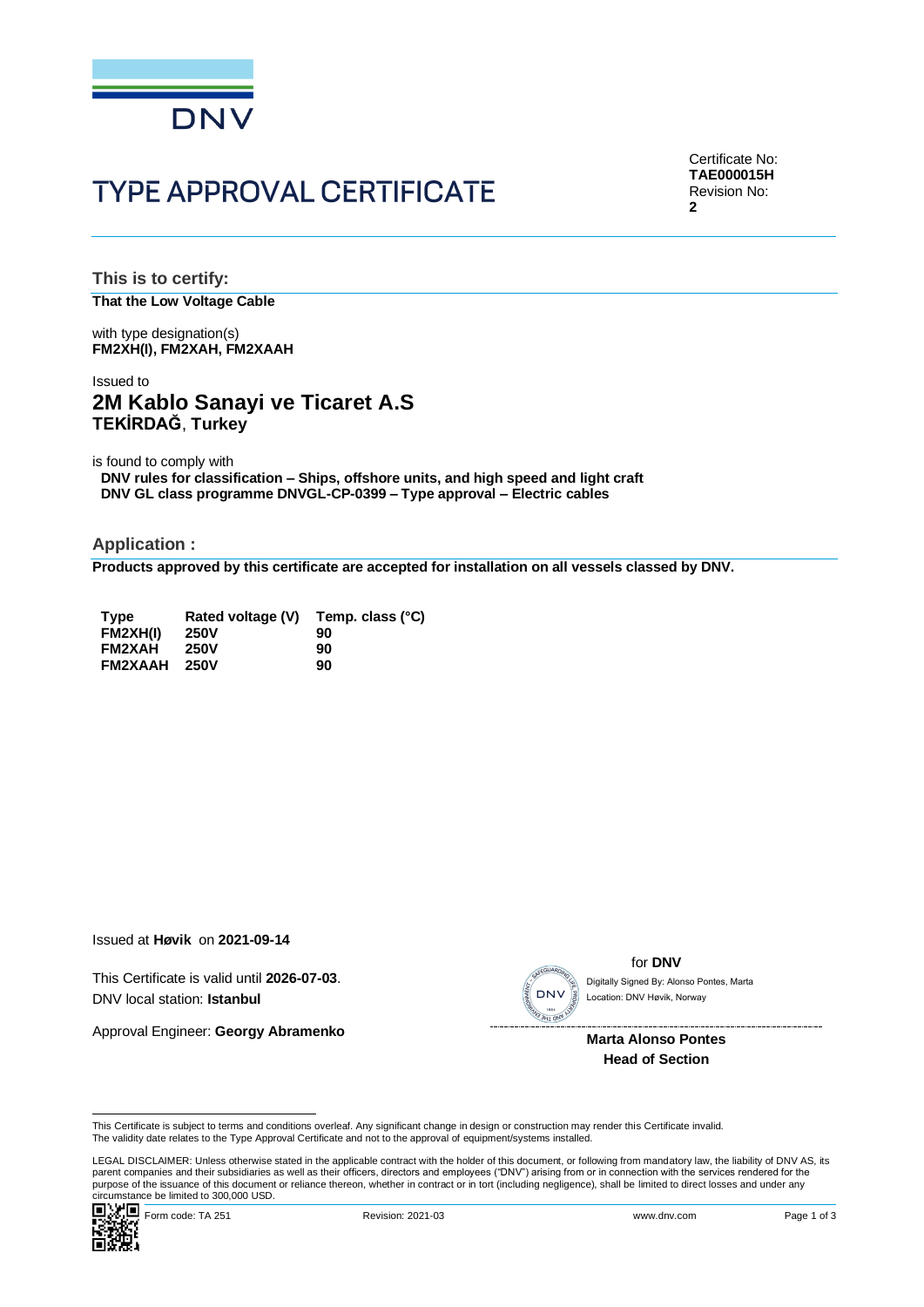

# **Product description**

FM2XH(I) / FM2XAH / FM2XAAH 250 V

| Construction:                            |                                                                 |
|------------------------------------------|-----------------------------------------------------------------|
| Conductors:                              | Plain annealed stranded copper class 2 or tinned copper class 5 |
| Core insulation:                         | XLPF                                                            |
| Individual separator and shielding (for  | Polyester tape + AL-PES tape (with tinned copper drain wire)    |
| $(1)$ and $(18C)$ types):                |                                                                 |
| Overall separator and shielding (for (C) | Polyester tape + AL-PES tape (with tinned copper drain wire)    |
| and $(l&C)$ types):                      |                                                                 |
| Inner sheath/ separator:                 | Halogen free filler or polyester tape                           |
| Outer sheath:                            | SHF <sub>1</sub>                                                |
|                                          |                                                                 |

|        | No of Elements:                | Cross sectional area $\lceil mm^2 \rceil$ |
|--------|--------------------------------|-------------------------------------------|
| Pairs  | 2 3 4 5 7 10 12 16 19 24 27 37 | 0,5 0,75 1 1,5 2,5                        |
| Triads | 2 3 4 5 7 10                   | 0,5 0,75 1 1,5 2,5                        |
| Quads  | 2 3 4 5 7                      | 0,5 0,75 1 1,5 2,5                        |

### **Application/Limitation**

The requirements of SOLAS Amendments Chapter II-1, Part D, Reg. 45, 5.2 (provision to be taken to limit Fire Propagation along Bunches of Cables or Wires) are fulfilled without any additional measures.

# **Type Approval documentation**<br>Data sheet: 2M Kablo datasheet re

Data sheet: 2M Kablo datasheet ref. no. 0257-15, date 18.05.2015<br>Test reports: 2M Kablo test reports, ref. techdocs 24-32, received 03 2M Kablo test reports, ref. techdocs 24-32, received 03.06.2016, techdoc 19, received 04.09.2019 Statement of design description change dated 24.05.2021

#### **Tests carried out**

| <b>Standard</b> | <b>Issued</b> | <b>General description</b>                                                                                                                                                                                                            | Limitation                                               |
|-----------------|---------------|---------------------------------------------------------------------------------------------------------------------------------------------------------------------------------------------------------------------------------------|----------------------------------------------------------|
| IEC 60092-350   | 2014-08       | General construction and test methods of power,<br>control and instrumentation cables for shipboard<br>and offshore applications                                                                                                      |                                                          |
| IEC 60092-360   | 2014-04       | Electrical installations in ships - Part 360:<br>Insulating and sheathing materials for shipboard<br>and offshore units, power, control, instrumentation<br>and telecommunication cables.                                             |                                                          |
| IEC 60092-376   | 2017-05       | Cables for control and instrumentation circuits<br>150/250 V (300 V)                                                                                                                                                                  |                                                          |
| IEC 60332-3-22  | 2018-07       | Tests on electric and optical fibre cables under<br>fire conditions - Part 3-22: Test for vertical flame<br>spread of vertically-mounted bunched wires or<br>cables - Category A                                                      | <b>Bunch test</b><br>Category A                          |
| IEC 60332-1-2   | 2006-07       | Tests on electric cables under fire conditions.<br>Test for vertical flame propagation for a single<br>insulated wire or cable.                                                                                                       |                                                          |
| IEC 60754-1     | 2011-11       | Test on gases evolved during combustion of<br>materials from cables - Determination of the<br>amount of halogen acid gas                                                                                                              | Low Halogen:<br><0,5% Halogen                            |
| IEC 60754-2     | 2011-11       | Test on gases evolved during combustion of<br>materials from cables - Determination of the<br>degree of acidity of gases evolved during the<br>combustion of materials taken from electric cables<br>by measuring pH and conductivity | Halogen free:<br>pH > 4,3<br>Conductivity $<$ 10 $\mu$ S |